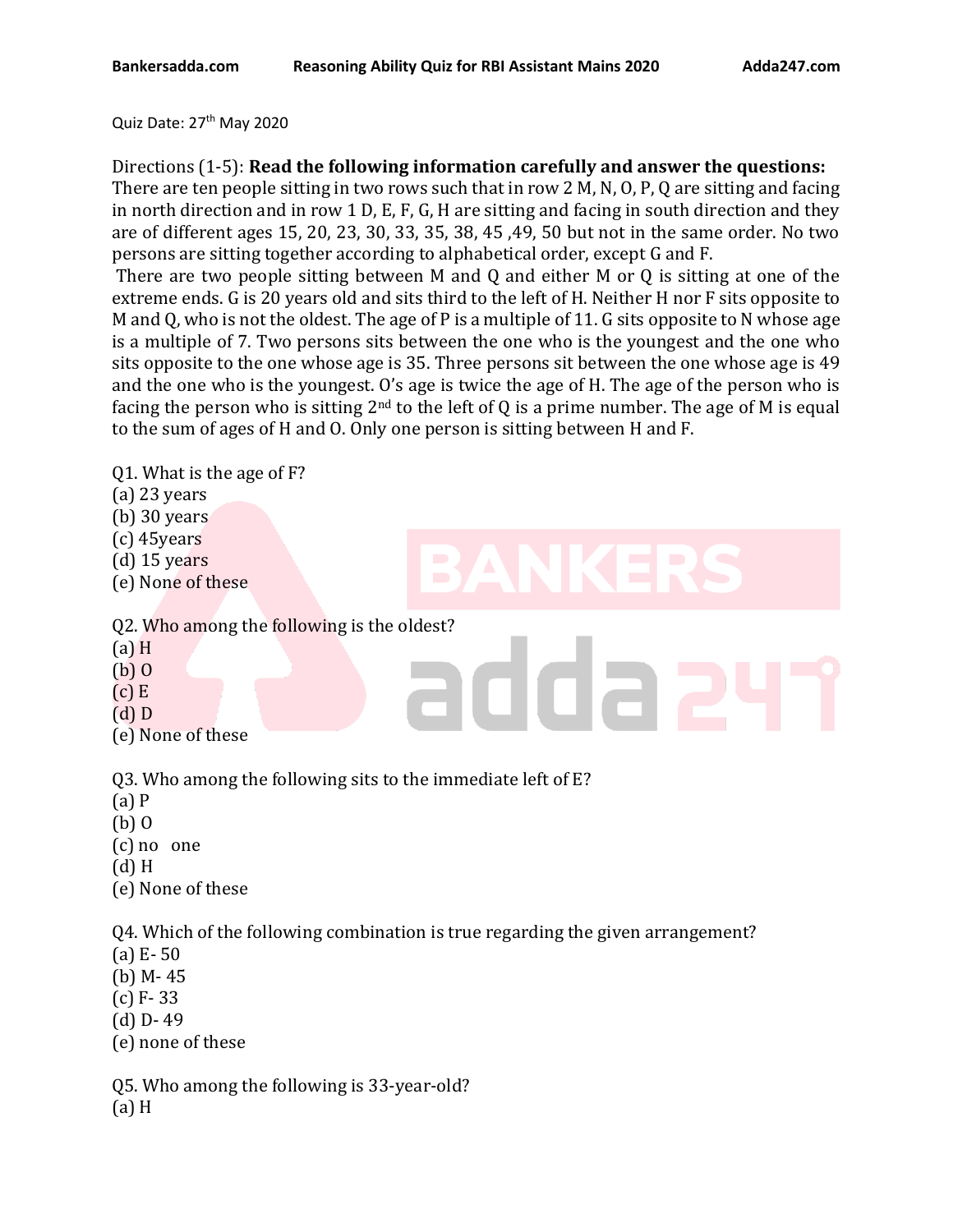(b) G (c) P (d) E (e) None of these

**Directions (6-10): Each of the questions below consists of a question and two statements numbered I and II given below it. You have to decide whether the data provided in the statement are sufficient to answer the question. Read both the statements and**

**Given answer:**

Q6. All the persons who are sitting in a row facing north direction. Who sits immediate to the left of Ravi, who is sitting in row?

I. There are only two persons sitting between Sahil and Geeta. More than three persons sit to the left of Geeta.

II. Not more than 8 persons can sit in a row. Ravi sits second to the left of Sahil. Diya sits sixth to the left of Geeta.

(a) If the data in statement I alone are sufficient to answer the question, while the data in statement II alone are not sufficient to answer the question.

(b) If the data in statement II alone are sufficient to answer the question, while the data in statement I alone are not sufficient to answer the question.

(c) If the data either in statement I alone or in statement II alone are sufficient to answer the question.

(d) If the data even in both statements I and II together are not sufficient to answer the question.

(e) If the data in both statement I and II together are necessary to answer the question.

Q7. Some persons are sitting in a row, all are facing north. How many persons are sitting in a row?

I. Raman sits second to the right of Mohit, who sits fifth from the right end of the row.

II. Only one person sits between Mohit and Riya. No one sits to the left of Riya.

(a) If the data in statement I alone are sufficient to answer the question, while the data in statement II alone are not sufficient to answer the question.

(b) If the data in statement II alone are sufficient to answer the question, while the data in statement I alone are not sufficient to answer the question.

(c) If the data either in statement I alone or in statement II alone are sufficient to answer the question.

(d) If the data even in both statements I and II together are not sufficient to answer the question.

(e) If the data in both statement I and II together are necessary to answer the question.

Q8. How is 'some' written in a code language?

I. 'some might procedure' is written as 'xm nu zx' and 'might would fight' is written as 'zx zy iz' in that code language.

II. 'some iconic procedure' is written as 'xm nu zm' in that code language.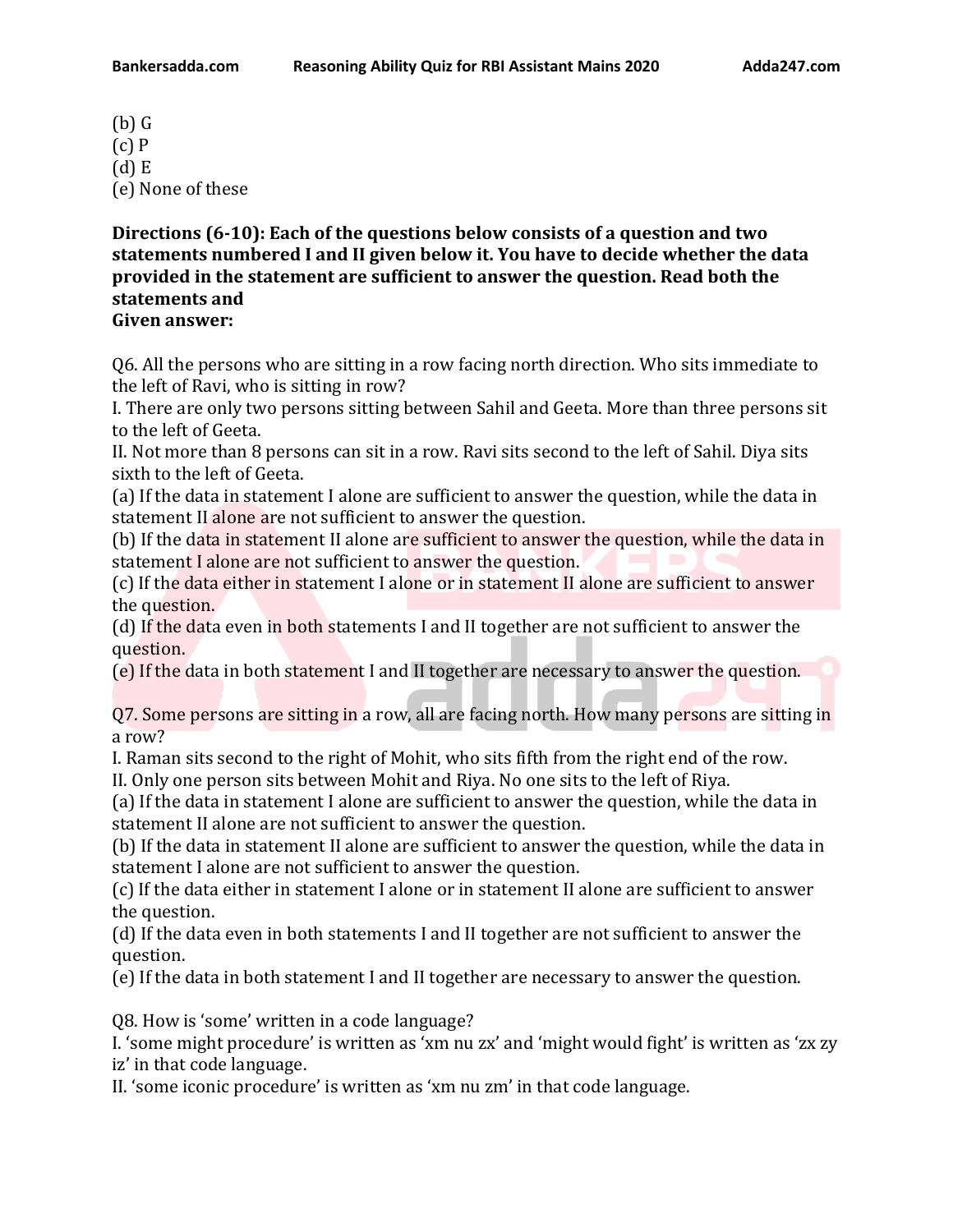(a) If the data in statement I alone are sufficient to answer the question, while the data in statement II alone are not sufficient to answer the question.

(b) If the data in statement II alone are sufficient to answer the question, while the data in statement I alone are not sufficient to answer the question.

(c) If the data either in statement I alone or in statement II alone are sufficient to answer the question.

(d) If the data even in both statements I and II together are not sufficient to answer the question.

(e) If the data in both statement I and II together are necessary to answer the question.

Q9. Point P is towards which direction from point Q?

I. Z is in south of Q and west of S, which is in north of M.

II. M is south of S and west of P.

(a) If the data in statement I alone are sufficient to answer the question, while the data in statement II alone are not sufficient to answer the question.

(b) If the data in statement II alone are sufficient to answer the question, while the data in statement I alone are not sufficient to answer the question.

(c) If the data either in statement I alone or in statement II alone are sufficient to answer the question.

(d) If the data even in both statements I and II together are not sufficient to answer the question.

(e) If the data in both statement I and II together are necessary to answer the question.

Q10. P, Q, R, S, T, U are earning different salaries, who among them gets lowest salary? I. P earns more than S and T both but less than Q.

II. R earns more than U but less than S.

(a) If the data in statement I alone are sufficient to answer the question, while the data in statement II alone are not sufficient to answer the question.

(b) If the data in statement II alone are sufficient to answer the question, while the data in statement I alone are not sufficient to answer the question.

(c) If the data either in statement I alone or in statement II alone are sufficient to answer the question.

(d) If the data even in both statements I and II together are not sufficient to answer the question.

(e) If the data in both statement I and II together are necessary to answer the question.

**Directions (11-12): In making decision about important questions, it is desirable to be able to distinguish between "strong" arguments and "weak" arguments. "Strong" arguments must be both important and directly related to the question. "Weak" arguments may not be directly related to the question and may be of minor importance or may be related to the trivial aspects of the question.**

Each question below is followed by two arguments numbered I and II. You have to decide which of the argument is a "strong" argument and which is a "weak" argument.

Give answer (a) if only argument I is strong.

Give answer (b) if only argument II is strong.

Give answer (c) if either argument I or II is strong.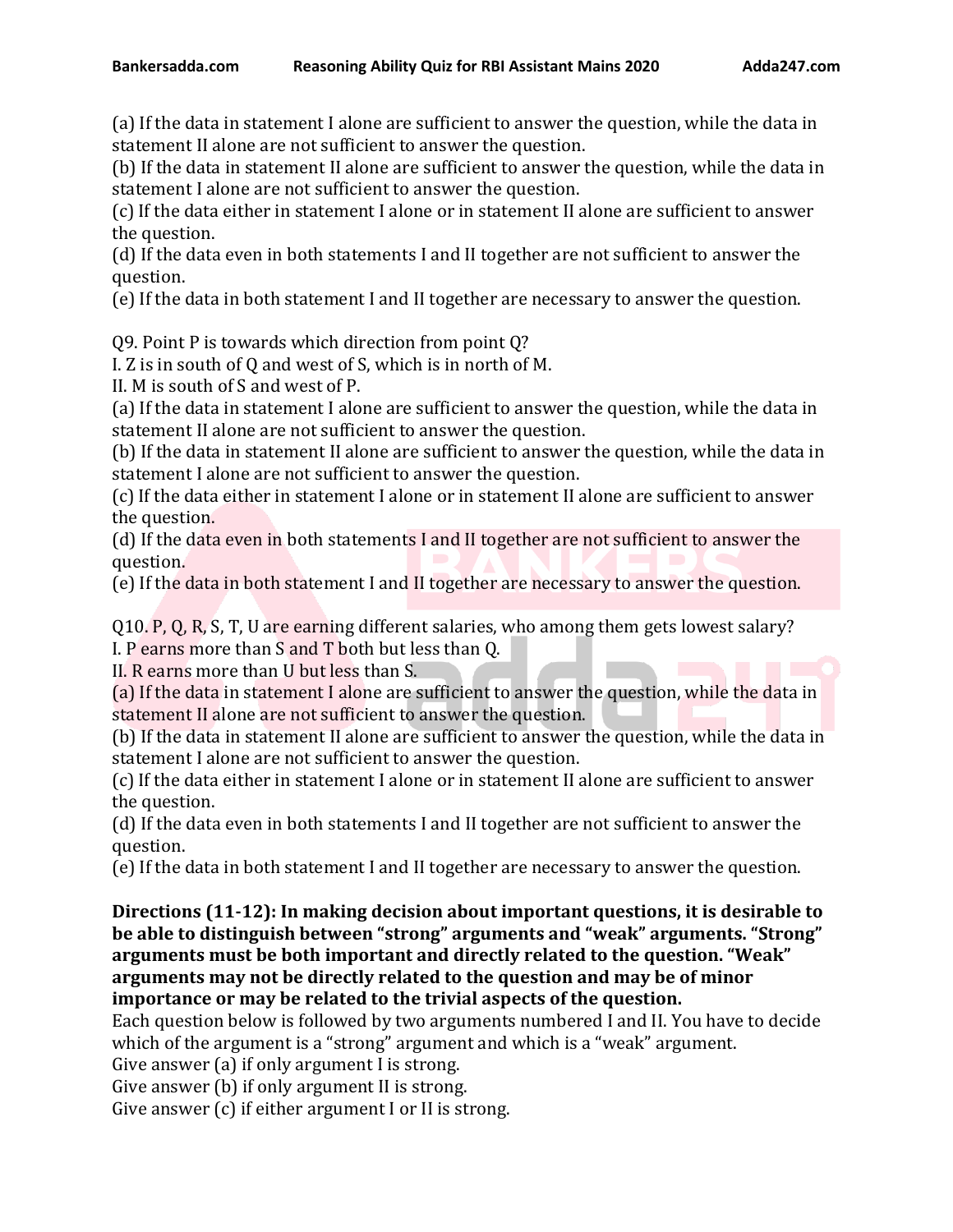Give answer (d) if neither argument I nor II is strong. Give answer (e) if both arguments I and II are strong.

Q11. Should graduation be made minimum educational qualification for entry level jobs in any public sector organization?

### **Arguments:**

I: Yes, graduates always perform better than the non-graduates by virtue of their higher level of education.

II: No, there are quite a few people who cannot afford to remain un-employed till the completion of graduation and are capable of performing equally well as the graduate candidates.

Q12. Should the examination bodies for all university examination permit the use of calculators?

## **Arguments:**

I: No, it is necessary for the students to know the methods of manual calculation to make their concepts clear.

II: Yes, manual calculations are no more required with extensive use of computers in all fields.

#### **Directions (13-15): Study the following information to answer the given questions: Given**

A\*B means B is 2m east to A A@B means B is 1m west to A A#B means B is 2m south to A A%B means B is 1m north to A A!B means B is 2m east to A

# **If T#R, Q@P, S\*R, Q%S, S%U, holds true, then**

- Q13. In which direction is T with respect to U?
- (a) South west
- (b) Northeast
- (c) South east
- (d) Northwest
- (e) None of these

Q14. In which direction is P with respect to R?

- (a) South west
- (b) Northeast
- (c) South east
- (d) Northwest
- (e) None of these

Q15. What is the shortest distance U and R?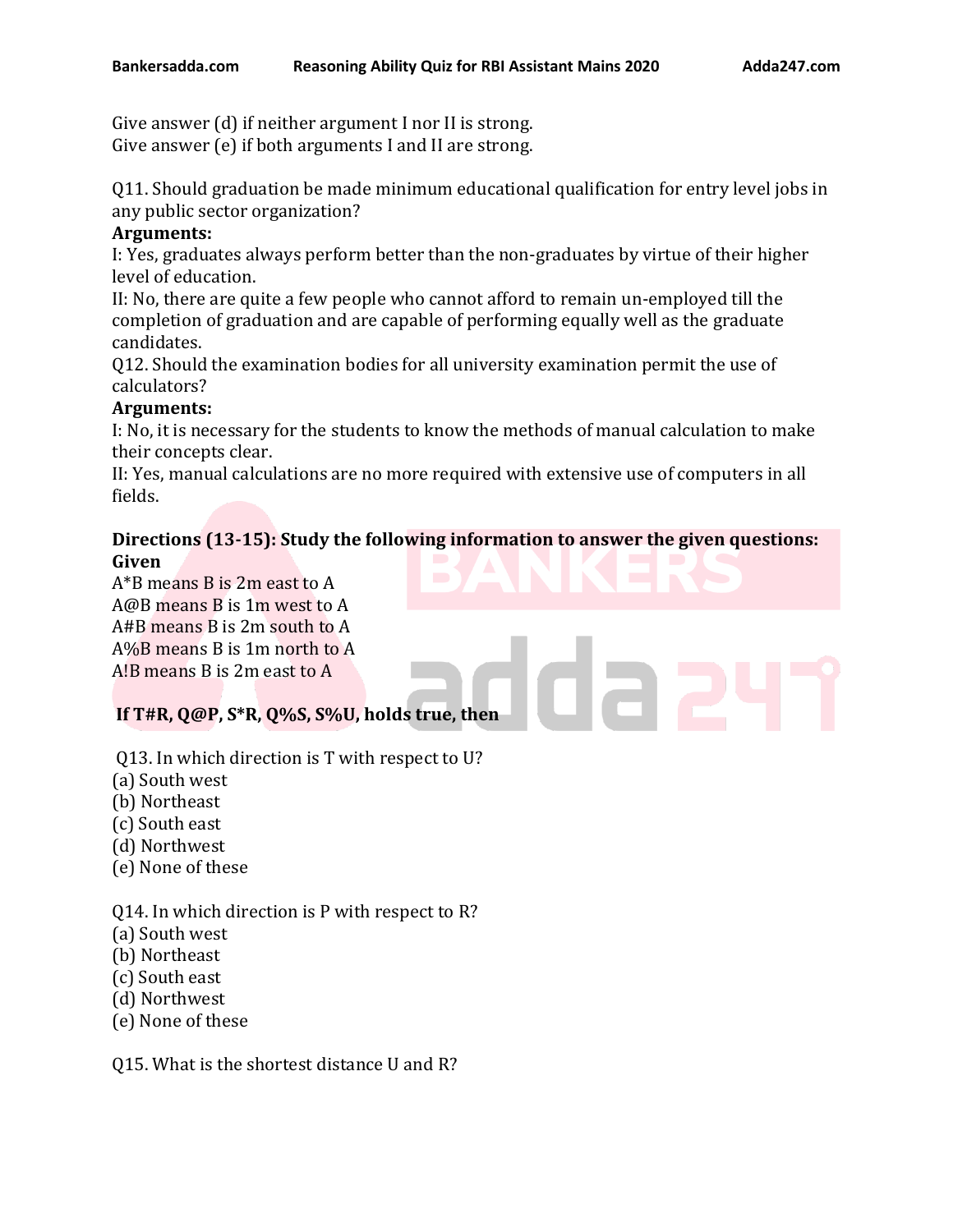- (a) 5m
- (b) 3m
- (c) 4m
- (d)  $\sqrt{3}m$
- (e) None of these



Solutions

Solutions (1-5):  $S<sub>ol</sub>$ 

| JUI.        |       |                         |                               |       |  |
|-------------|-------|-------------------------|-------------------------------|-------|--|
| ROW         |       | H(15) D(50) F(23) G(20) |                               | E(49) |  |
| ◡           |       |                         |                               |       |  |
| ROW         | O(30) |                         | M(45)   P(33)   N(35)   Q(38) |       |  |
| 2<br>↑      |       |                         |                               |       |  |
| S1. Ans.(a) |       |                         |                               |       |  |
| S2. Ans.(d) |       |                         |                               |       |  |
| S3. Ans.(c) |       |                         |                               |       |  |
| S4. Ans.(b) |       |                         |                               |       |  |
| S5. Ans.(c) |       |                         |                               |       |  |

Solutions (6-10): S6. Ans.(e)

Sol. From both the statements I and II we can find that Diya sits immediate to the left of Ravi.

S7. Ans.(e)

Sol. By combining both the statements together we can find that 7 persons can sit in a row. Riya \_ Mohit \_ Raman

S8. Ans.(d) Sol. From statement I- code of '**some**' may be xm/nu. From statement II- we cannot find exact code of **'some'**.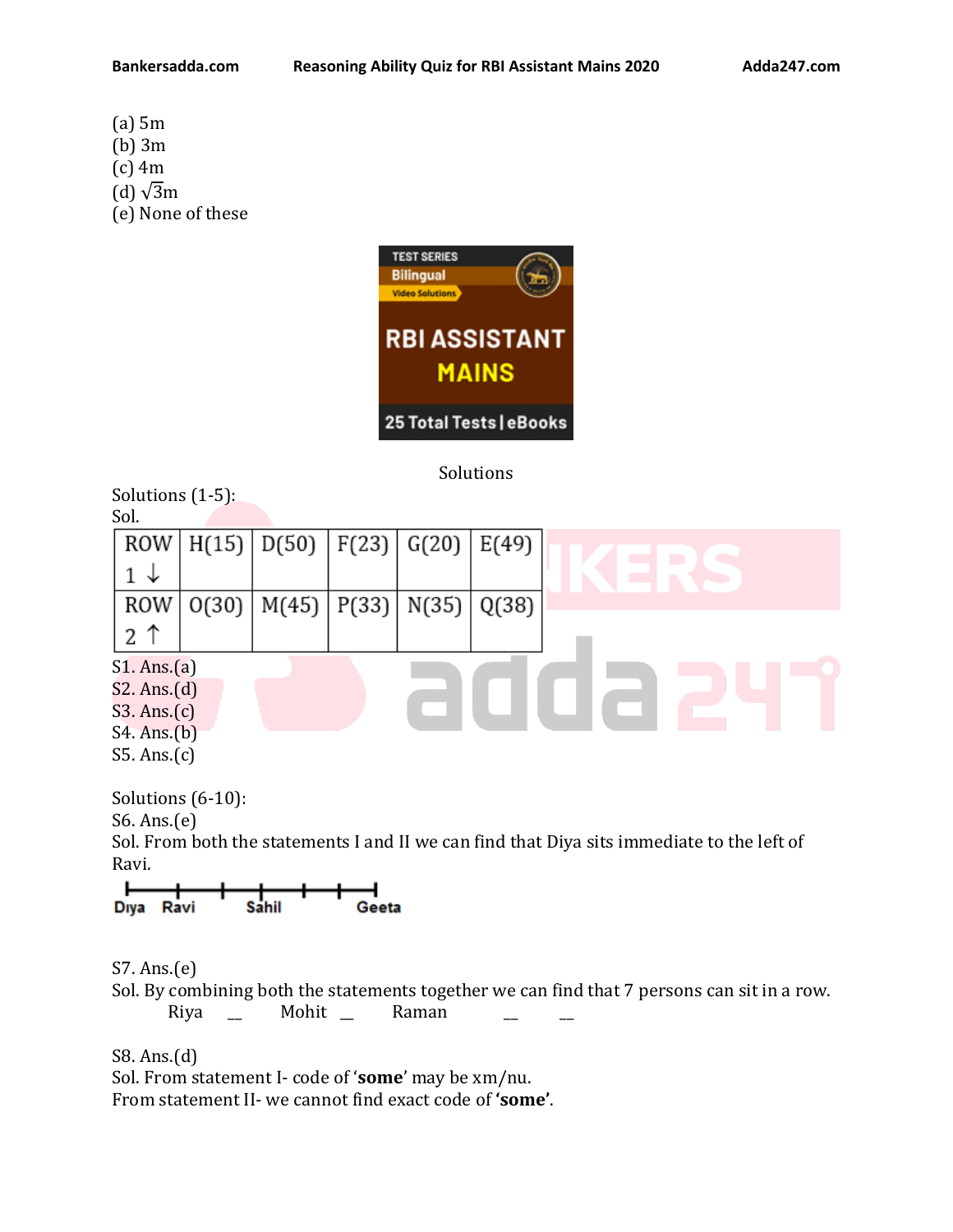

S9. Ans.(e) Sol. From both the statements we can find that P is in south-east of Q. Q



S10. Ans.(d)

Sol. From both the statements we cannot find that who gets lowest salary, either T or U gets lowest salary.

## **Solution (11-12):**

S11.Ans.(b)

Sol. In a country where welfare is accorded high priority, stricter rules cannot be applied. Further, there is no need to make graduation the minimum educational qualification for entry level jobs in any public sector organization. Hence, Argument I is not strong Argument II is logically convincing.

S12.Ans.(a)

Sol. Only argument I seems to be strong. Any electronic device like computer can be used effectively if the concepts are clear.

**Solution (13-15): Sol.**